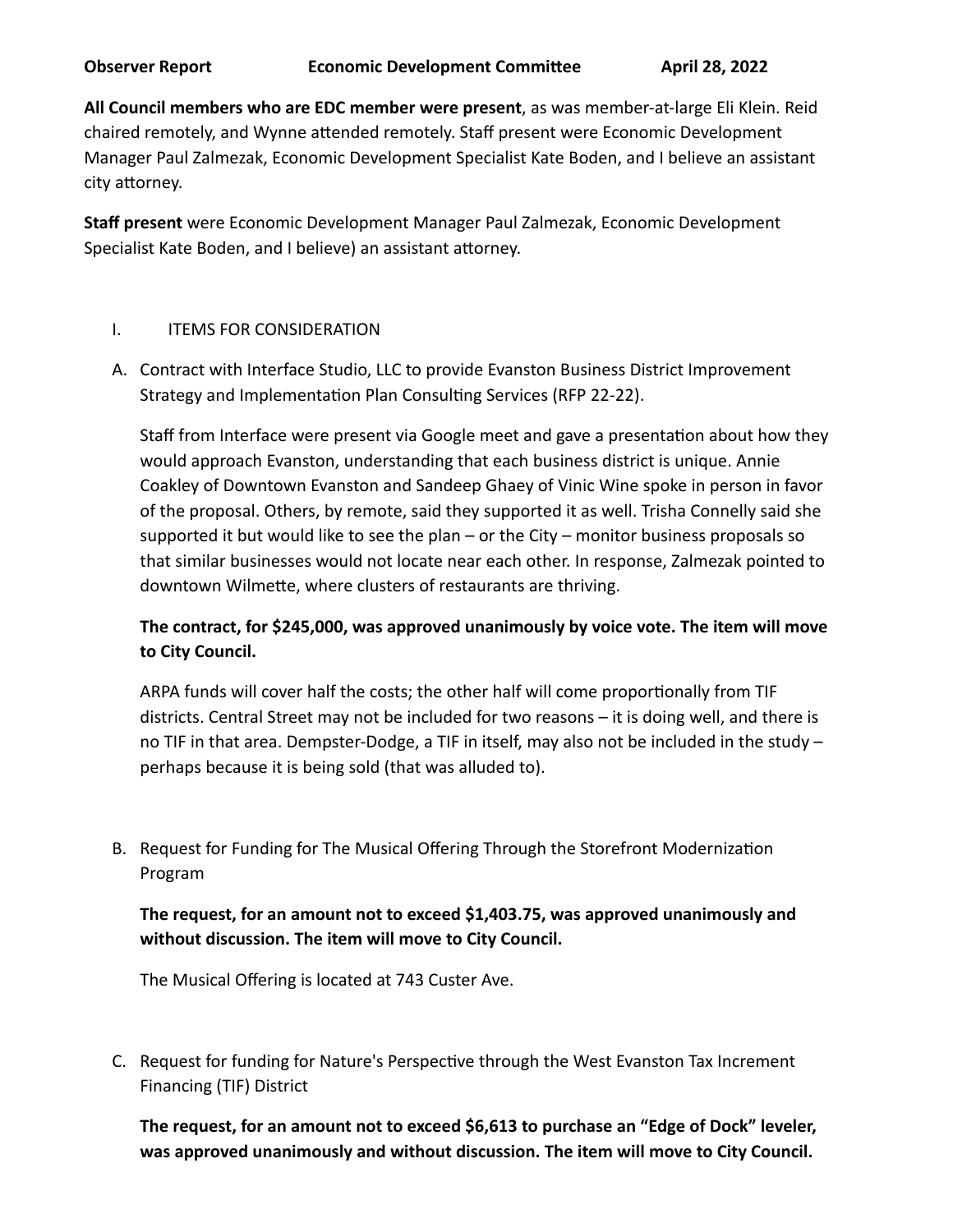Nature's Perspective is located at 2000 Greenleaf St.

D. Request to craft an agreement with Vinic Wine Co. for Upsy Daisy Café to operate the Arrington Lagoon Building Café.

Staff seeks the Economic Development Committee approval to proceed with crafting an agreement with Upsy-Daisy Café presented by Vinic Wine Co. to operate a café at the **Arrington Lagoon building.** 

Several people spoke, via Google Meet, in favor of this proposal. Wynne began the discussion saying she had heard there were changes to the proposal, which had been to operate a café serving meals, beer, wine and soft drinks on a daily basis. Sandeep Ghaey of Vinic Wine said instead there would be a soft rollout through a series of one-day pop-ups. The city had already promised the space for some summer camps, he said, so it would not be available. Reid said he thought an ordinance would have to be changed to allow consumption of alcohol in city parks, but Wynne said that would not be necessary because the café would apply for special one-day licenses. She said she had received both support for and opposition to the proposal: It is a much-needed asset but it represents commercialization of the lakefront. Other Council members reported overall positive reaction to the proposal.

## By voice vote the café was approved, to be sent to Council.

E. Approval of a Sole Source Grant Agreement not to exceed \$760,000 with 37 Oaks Consulting to Implement an Evanston Retail Incubator Program through the period ending December 31, 2023.

Although discussion of this item took up a lot of time in this three-hour meeting, the sentiment appeared to be against it from the start, and the unanimous vote, by voice, was "No." The measure will not move to Council.

Committee members felt that the amount was excessive and that there is already a lot of work being done in the City toward business incubation and workforce development, such as The Aux, Northwestern University's support, and Evanston Hospital's apprentice/training program.

Zalmezak said he hoped it would be possible at some later point to bring a different proposal from 37 Oaks to the committee.

#### II. **ITEMS FOR DISCUSSION**

## A. City Financial Support for the creation of a Shared Commercial Kitchen

There was a wide-ranging discussion about this, all of it very positive about support a measure like this. Zalmezak gave a short history of Now We're Cookin', a shared commercial